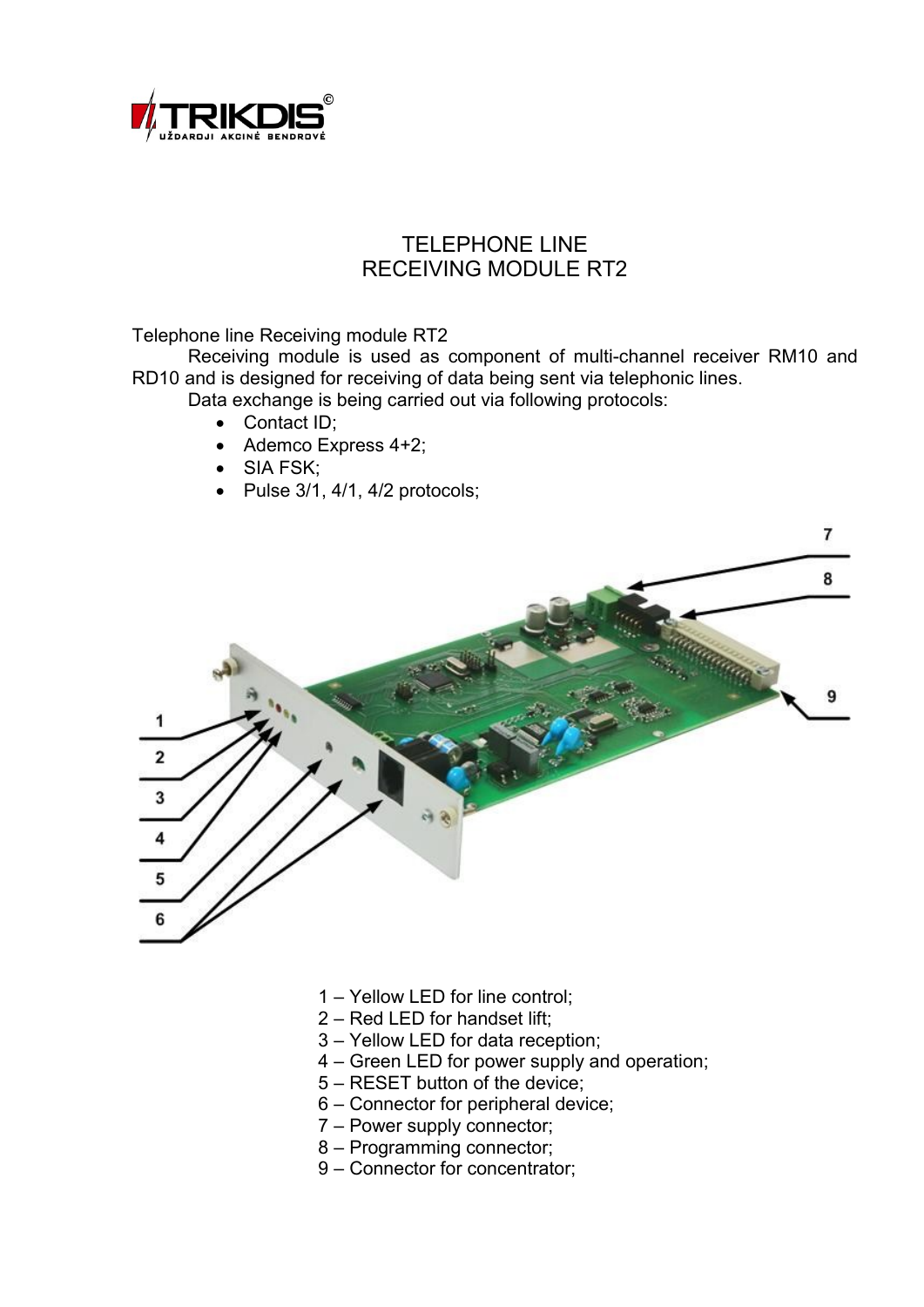# **Description of operation principles and key features**

Receiving module RT2 is a device, providing receiving of reports from telephonic communicator of security control panel. Information is being processed (provided communication according to selected protocols) and transferred to concentrator of multichannel receiver.

Microcontroller performs processing of signals. It recognizes data being transferred and generates messages of set structure, which via serial port are being transferred to concentrator of multi-channel receiver either RD10 or RM10.

Receiving module RT2 has no any programming filters.

# **Specifications**

1. Receiving module RT2 provides data reception from security control panel to centralized monitoring station via telephonic lines. Type of telephone line is tonal or pulse.

2. Receiving module RT2 operates with lines with operating voltage up to 65V and maintains alternating call voltage up to 250V.

3. Receiving module RT2 receives messages being transferred via telephone lines by using following protocols:

- Contact ID according to standard SIA DC-05-1999.09:
- Ademco Express 4+2;
- SIA Format according to standard SIA DC-03-1990.01 1st. and partially 2nd. levels;
- Pulse 3/1, 4/1, 4/2 protocols, operating at the speed of 10... 40 bauds and by using 1400 Hz or 2300 Hz HSK and kissoff signals.

4. Receiving module RT2 should be mounted either into multi-channel receiver RM10 or receiver RD10 and is powered with its 12,6 V voltage. Permissible voltage variation is from 11 to 15 V. Current not exceeding 150 mA.

5. Receiving module operates at the temperature range from -10 C to +55ºC under relative humidity up to 90% near +20ºC.

6. Overall dimensions of the module do not exceed 190 x 130 x 30 mm.

# **Light indication**

Receiving module RT2 has four LEDs.



Yellow (1) lights constantly under properly functioning telephone line

Red (2) lights constantly if handset is lifted.

Yellow (3) flashes during data reception from peripheral device.

Green (4) flashes in short periods under power supply voltage on and under operation of processor.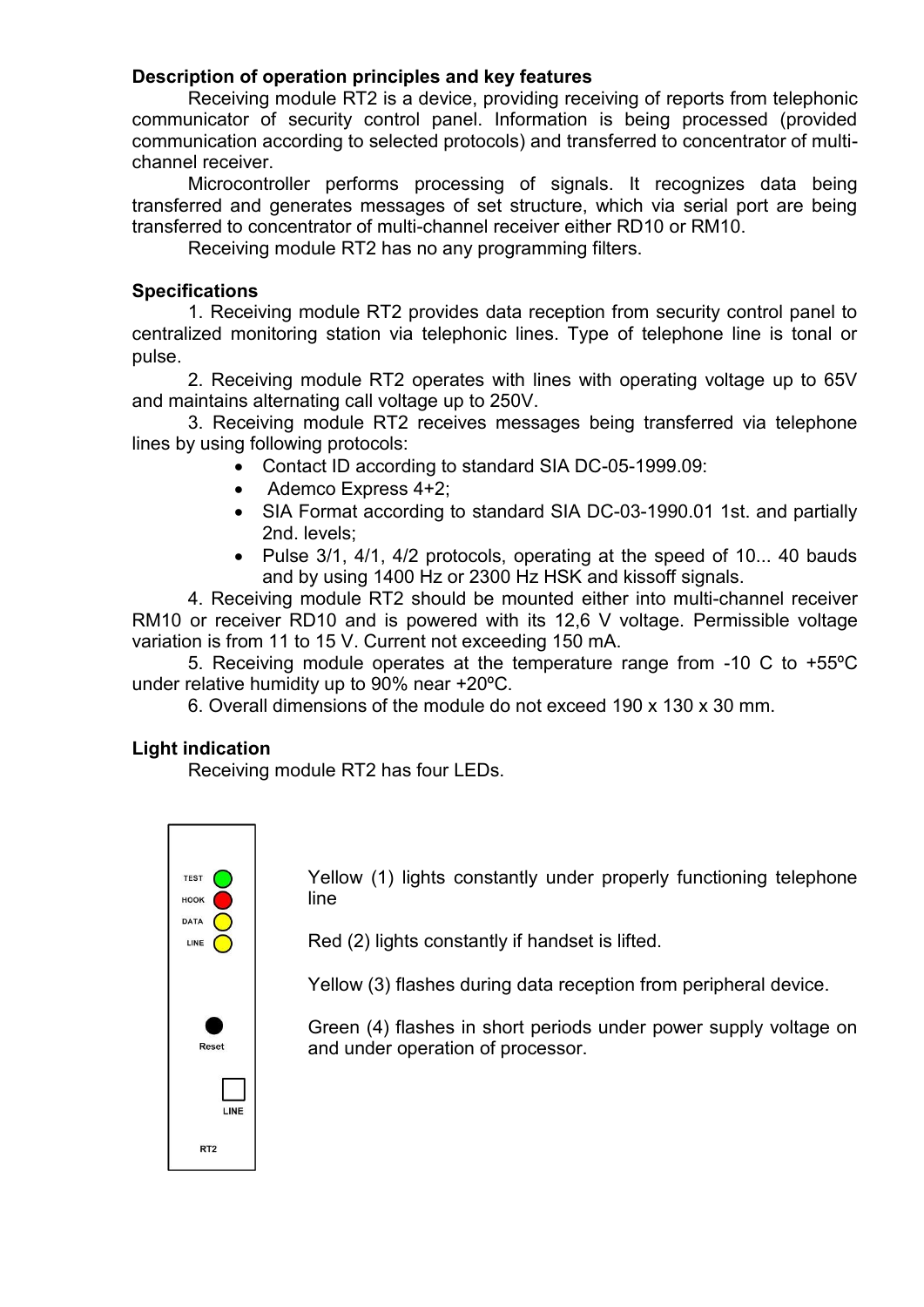# **Preparation for operating**

Receiving module RT2 should be delivered to the user regularized to receive report from communicator of security control panel:

- first, via SIA Protocol format;
- second, via Contact ID or Ademco Express formats;
- third, pulse protocols 3/1, 4/1, 4/2, which use 2300 Hz HSK signals;
- fourth, pulse protocols 3/1, 4/1, 4/2, which use 1400 Hz HSK signals;

Exploitation parameters of the module are available in table 1. Preparation for operating:

- 1. Unpack the module;
- 2. Specify and if necessary set necessary exploitation parameters of the module;
- 3. Unscrew decorative lid from the rear panel of the multi-channel receiver and put the reception module.

 $1$  Table

- 4. Press RESET button;
- 5. Connect peripheral device;

The receiving module generates service messages, indicated in annex A

Received messages are displayed on the monitor of multi-channel receiver and transferred to the centralized monitoring program.

|                                                     |                      | סועם ו             |  |
|-----------------------------------------------------|----------------------|--------------------|--|
| Exploitation parameters of the receiving module RT2 |                      |                    |  |
| Title                                               | Permissible range    | Set value          |  |
| number of calls while handset of the module         | $1 - 8$              | 2                  |  |
| will be lifted                                      |                      |                    |  |
| telephonic line control on/off                      | enable / disable     | enable             |  |
| time from handset lift till start of HSK signal     | $500$ ms $-$ 4000 ms | 2000               |  |
| duration Kissoff (and confirmation) signals         | $500$ ms $-8000$ ms  | 900                |  |
| time period between HSK signals                     | $1 s - 16 s$         | 4                  |  |
| permissible duration of message reception           | $2s - 16s$           | $\overline{2}$     |  |
| <b>SIA HSK duration</b>                             | $500$ ms $- 2000$ ms | 900                |  |
| common time limit for a single communication        | $15 s - 255 s$       | 60 s               |  |
| session                                             |                      |                    |  |
| Time limit for reception of SIA blocks              | $1 - 32s$            | 8s                 |  |
| HSK order (priority of reception protocols)         | <b>SIA FSK HSK</b>   | <b>SIA FSK HSK</b> |  |
|                                                     | Dual tone HSK        | Dual tone HSK      |  |
|                                                     | (1400+2300 Hz)       | (1400+2300 Hz)     |  |
|                                                     | 3/1, 4/1, 4/2        | 2300 Hz            |  |
|                                                     | 3/1, 4/1, 4/2        | 1400 Hz            |  |

#### **Indication of received message**

View of the message, generated by the module RT2 and displayed on the LCD monitor of multi-channel receiver RD10 (or RM10) is presented below:

#### **40-5 MODULE RESET**

Herein:

40 - Type of reception module (RT2 type 40); 5 - Channel (line) number; MODULE RESET – service message;

The content of the message, generated by the module RT2 and displayed on the LCD monitor of multi-channel receiver RD10 (or RM10) is presented below: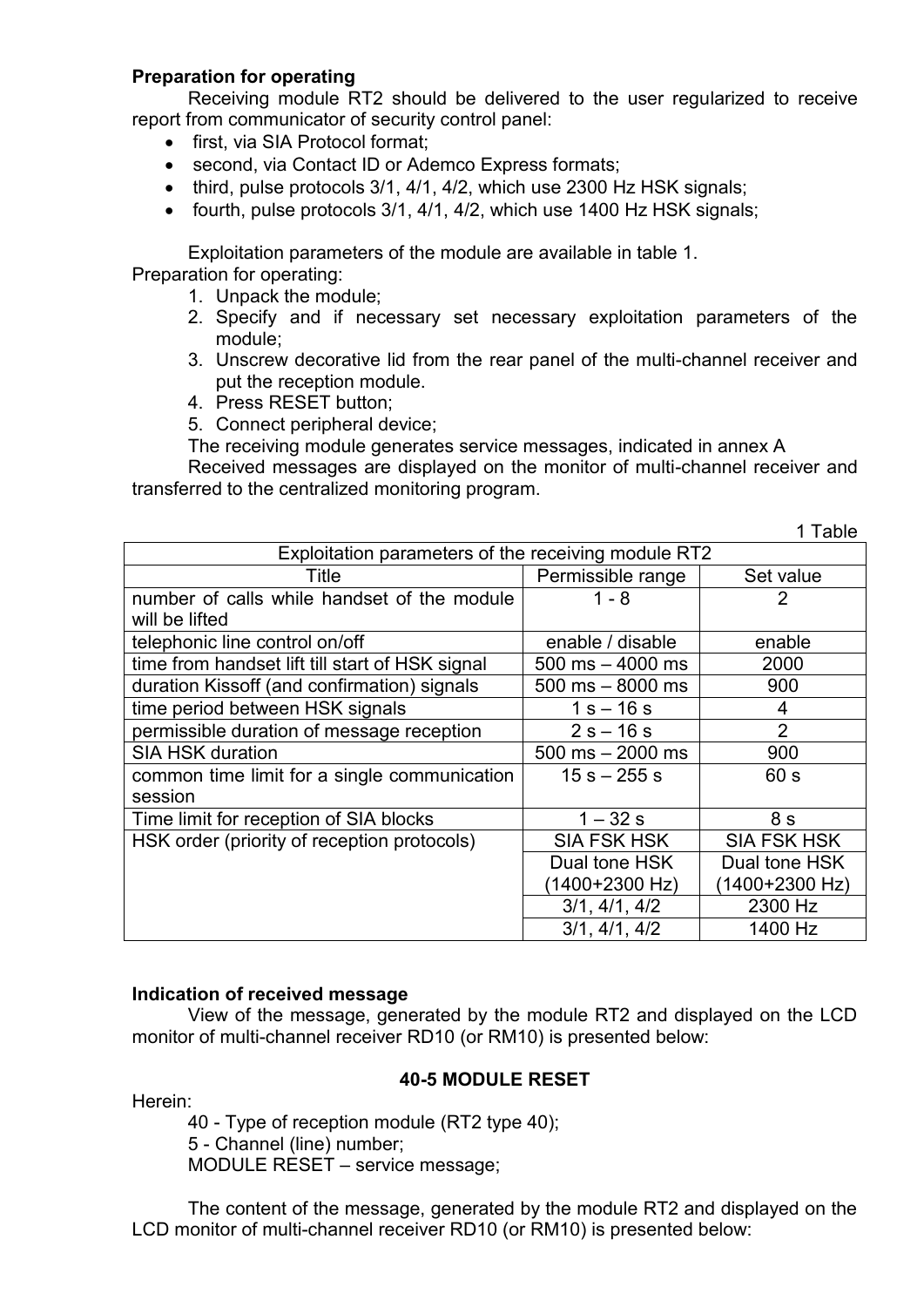# **04-1 12:38:15 7678 E130 01 001**

Herein:

40 - Type of reception module (RT2 type 40); 1 - Channel (line) number; 12:38:15 - Reception time; 7678 – Account number; E130 – Event code; 01 – Subgroup number; 001 – Event place or number of user's code

# **Setting of exploitation parameters**

Exploitation parameters of the module RT2 should be set by using programming device SPROG-1 and application of exploitation parameters setting GProg.

By using programming cable couple programming port of the RT2 module with the programming device SPROG—1 and activate application GProg.



Go to *Setup→Serial port*; window of serial port will be displayed. Set number of communication port, the device is connected to.

| <i>ु</i> Serial Port Setup                                                                                                                                | $-10x$                    |
|-----------------------------------------------------------------------------------------------------------------------------------------------------------|---------------------------|
| Select COM port<br>$C_{\text{Com1}}$<br>$C_{CD}$ Com2<br>$\odot$ Com3<br>$\bigcirc$ (Com4)<br>$C_{CD}$ Com5<br>$C$ Com6<br>$C_{CD}$ Com7<br>$C_{CD}$ Com8 | $\nabla$ COM enable<br>0K |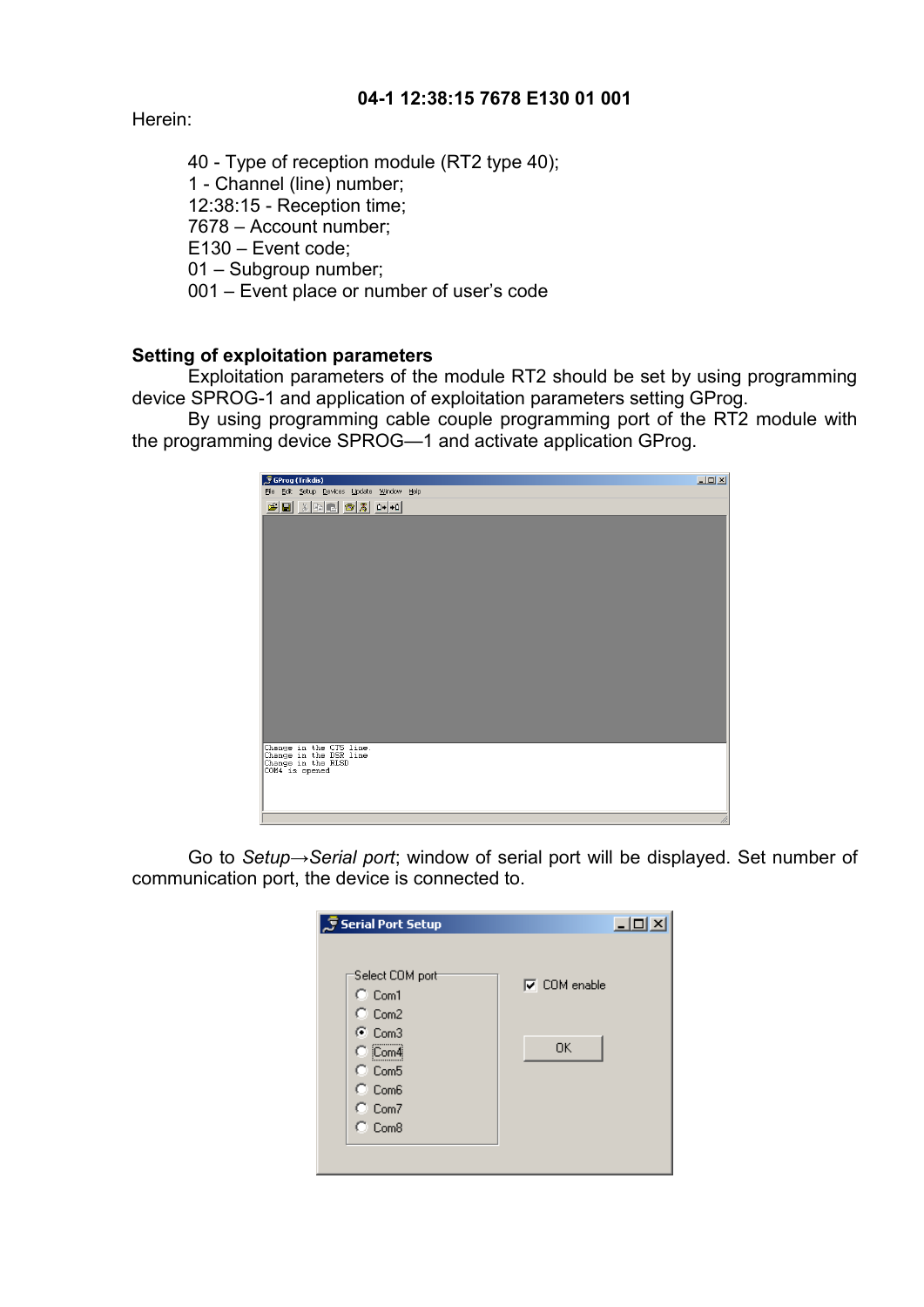Select programmable device *Devices→RI4010→RT2* and read its exploitation parameters by pressing button [Read].

|                                                                                                                                                                                                                                                                                                                      | $  D $ $\times$ |
|----------------------------------------------------------------------------------------------------------------------------------------------------------------------------------------------------------------------------------------------------------------------------------------------------------------------|-----------------|
| File Edit Setup Devices Update Window Help                                                                                                                                                                                                                                                                           |                 |
| GProg (Trikdis) - [RT2 configuration]<br>GB XDB 63 0-0<br>RT2 Configuration<br>Main window<br>Man window<br>- Communication settings<br>- Status Event Summary<br>Account Number 0000 hex<br>Receiver Number 40 hex<br>Line Number 1<br>hex<br>Output Protocol Surgard<br>UART 9600,8,N,1<br>Change in the CTS line. |                 |
| Change in the DSR line<br>Change in the RLSD<br>COM4 is opened                                                                                                                                                                                                                                                       |                 |

When the module operates as components of multi-channel receiver, set Surgard protocol.

| GProg (Trikdis) - [RT2 configuration]<br>Edit Setup Devices Update Window Help<br>File<br>8 R B 8 3 0 0<br>e di<br>RT2 Configuration<br>Main window<br>Communication settings<br>Status Event Summarv | Communication settings:<br>Number of rings to answer<br>Billing delay<br>Kisoff duration<br>HSK Interval/Answer<br>Word receive timeout<br>SIA HSK lenght<br>Call limiting, hold up time<br>Sia block receive timeout<br>V Line check enable | $\sqrt{2}$<br>2000<br>ms<br>900<br>ms<br>4<br>l2<br>900<br>ms.<br>lю<br>$\hat{\mathbf{x}}$<br> 8<br>$\lambda$ | Handshake priority:<br>SIA FSK handshake<br>Handshake 01<br>Handshake 02   Dual tone handshake (1400+2300 -<br>Handshake 03 2300Hz<br>Handshake 04 1400Hz | $   \times$<br>$\overline{\phantom{a}}$<br>$\overline{ }$<br>$\overline{\phantom{0}}$ |
|-------------------------------------------------------------------------------------------------------------------------------------------------------------------------------------------------------|----------------------------------------------------------------------------------------------------------------------------------------------------------------------------------------------------------------------------------------------|---------------------------------------------------------------------------------------------------------------|-----------------------------------------------------------------------------------------------------------------------------------------------------------|---------------------------------------------------------------------------------------|
| Change in the CTS line.<br>Change in the DSR line<br>Change in the RLSD<br>COM4 is opened                                                                                                             |                                                                                                                                                                                                                                              |                                                                                                               |                                                                                                                                                           |                                                                                       |

| File Edit Setup Devices Update Window Help<br>28 X 28 28 20 20<br>RT2 Configuration<br>Status Events<br>Main window<br>Communication settings<br>Status Event Summary<br>Event Code<br>ID<br>Name of Status Event<br>1 Receiver Reset<br>E0<br>20 <sub>2</sub><br>2 Line error<br>3 Line OK<br>30 | $-121 \times$ |
|---------------------------------------------------------------------------------------------------------------------------------------------------------------------------------------------------------------------------------------------------------------------------------------------------|---------------|
|                                                                                                                                                                                                                                                                                                   |               |
|                                                                                                                                                                                                                                                                                                   |               |
|                                                                                                                                                                                                                                                                                                   |               |
|                                                                                                                                                                                                                                                                                                   |               |
|                                                                                                                                                                                                                                                                                                   |               |
|                                                                                                                                                                                                                                                                                                   |               |
|                                                                                                                                                                                                                                                                                                   |               |
| Change in the CTS line.                                                                                                                                                                                                                                                                           |               |
| Change in the DSR line<br>Change in the RLSD<br>COM4 is opened                                                                                                                                                                                                                                    |               |

Under necessity, parameters may be changed. Enter changed parameters by pressing button [Write].